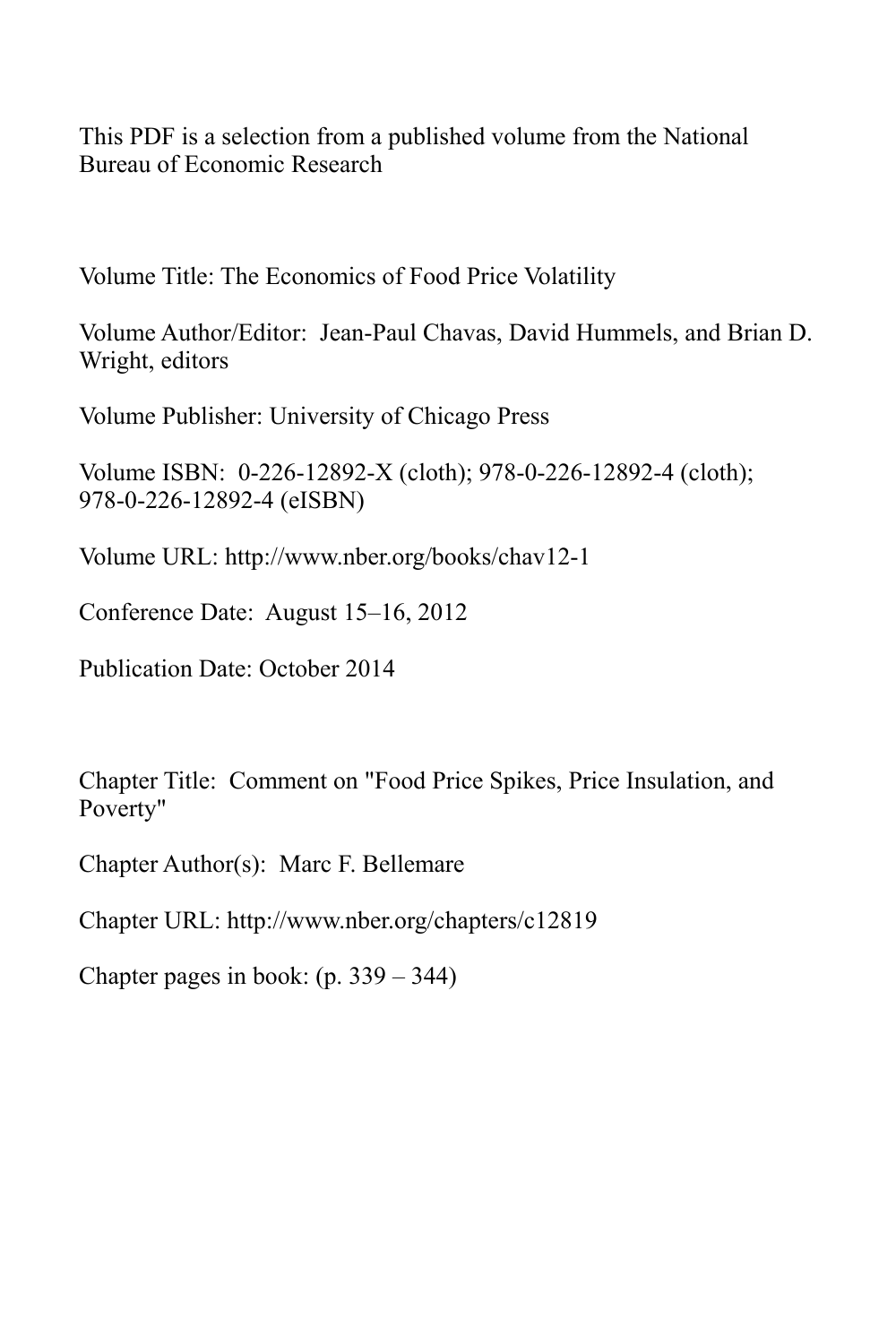- Lasco, C., R. Myers, and R. Bernsten. 2008. "Dynamics of Rice Prices and Agricultural Wages in the Philippines." *Agricultural Economics* 38:339–48.
- Martin, W., and K. Anderson. 2012. "Export Restrictions and Price Insulation during Commodity Price Booms." *American Journal of Agricultural Economics* 94  $(2)$ : 422–7.
- Pursell, G., A. Gulati, and K. Gupta. 2009. "India." In *Distortions to Agricultural Incentives in Asia*, edited by K. Anderson andW. Martin. Washington, DC: World Bank.
- Ravallion, M., S. Chen, and P. Sangraula. 2007. "New Evidence on the Urbanization of Poverty." *Population and Development Review* 33 (4): 667–702.
- Switzerland. 2000. "WTO: Negotiations on Agriculture: Proposal by Switzerland." 21 December. G/AG/NG/W/94. Geneva: World Trade Organization.
- Timmer, C. P. 2010. "Reflections on Past Food Prices." *Food Policy* 35:1–11.
- United States. 2000. "Proposal for Comprehensive Long-Term Agricultural Trade Reform." 23 June. G/AG/NG/W/15. Geneva: World Trade Organization.
- World Bank. 2007. *World Development Report 2008: Agriculture for Development*. Washington, DC: World Bank.

## **Comment Marc F. Bellemare**

Like most economists, I learned early on to view protectionism with suspicion. That is why the core finding in Anderson, Ivanic, and Martin's (hereafter, AIM) chapter—protectionist measures in times of high food prices can reduce poverty—was both unsurprising and interesting.

When global food prices start rising rapidly, there is almost always some discussion in the media of the protectionist measures adopted by developing countries to insulate themselves from high food prices. That discussion typically goes as follows: protectionist measures are bad because they exacerbate the problem of rising food prices. The implicit argument is thus that exacerbating already rising food prices can only hurt the world's poor, who were already facing high food prices to begin with.

In late 2011, for example, National Public Radio's *Planet Money* (NPR 2011) produced a podcast that recounted how rising rice prices led India and the Philippines to ban rice exports in 2008, thereby exacerbating a situation of high rice prices. Though the podcast did a good job of explaining how protectionist measures can compound the problem of high food prices, it included little to no discussion of the impacts of protectionist measures on poverty.

Marc F. Bellemare is assistant professor of applied economics at the University of Minnesota.

I thank Jean-Paul Chavas, David Hummels, and Brian Wright for inviting me to serve as a discussant at the conference. I am also grateful to the conference participants for several fruitful and enlightening exchanges. For acknowledgments, sources of research support, and disclosure of the author's material financial relationships, if any, please see http://www.nber.org /chapters/c12819.ack.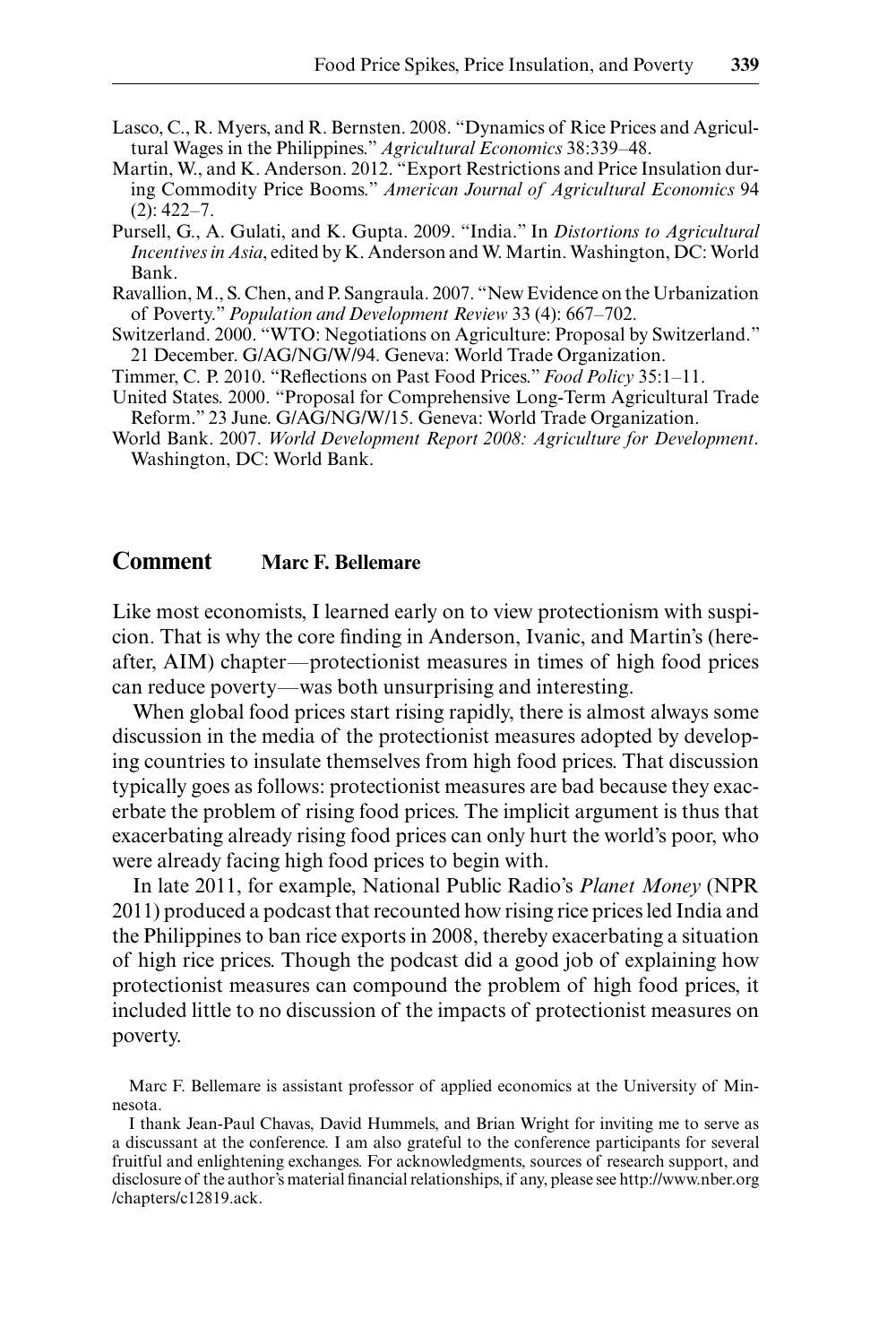Does protectionism hurt the poor? In their chapter, AIM answer's is a qualified "yes." In other words, protectionist measures appear to increase poverty, and those same measures are almost always detrimental to other countries.

In this discussion, I would first like to use the AIM chapter as a springboard for my thoughts as to what I would like to see future researchers accomplish on this topic. Then, I wish to briefly extrapolate from the AIM chapter to speculate on the causes and consequences of food price protectionism.

# **Identification**

As an applied microeconomist who came to the topic of food prices from development economics, most of my comments on the AIM chapter relate to the identification of the causal relationship flowing from protectionism to poverty. More accurately, my comments are what I would like to see future researchers do in order to refine our understanding of the relationship between protectionism and poverty and, ultimately, improve food policy.

The empirical relationship between poverty and protectionism is best represented by the equation

(1) 
$$
Y_{it} = \alpha + \beta_i D_{it} + \sum_{j \neq i}^{J} \beta_j D_{jt} + \gamma X_{it} + \epsilon_{it},
$$

where the subscripts *i*, and *j* denote countries *i* and *j*, respectively, subscript *t* denotes time period *t*, *Y* is a measure of poverty,<sup>1</sup> *D<sub>i</sub>* denotes protectionist measures in country *i*, *Dj* denotes protectionist measures in country *j*, *X* is a vector of control variables, and  $\epsilon$  is an error term whose mean is equal to zero.

The objective is to estimate the parameters  $\beta$  and  $\beta$  , which respectively measure the impact of protectionist measures in country *i* on the poverty rate in country *i* and the impact of protectionist measures in country *j* on the poverty rate in country *i*. One can respectively think of those effects as own and spillover impacts of protectionism. With *J* countries other than country *i*, the objective is to estimate  $J + 1$  parameters.

As always, the problem is to identify the causal impact of  $D_{it}$  and  $D_{it}$  on  $Y_{i}$ , a task that is made significantly difficult by the fact that poverty and protectionist measures are jointly determined. And although one can perhaps make the case that the protectionist measures adopted in country *j* are exogenous to poverty in country *i*, it can generally be the case that there is

<sup>1.</sup> Though AIM focus on the number of people living on less than a dollar a day, the measure of poverty retained for analysis need not be a headcount. Indeed, the dependent variable in equation (1) could be any of the higher-order Foster-Greer-Thorbecke measures of poverty, such as a measure of the depth of poverty (Foster, Greer, and Thorbecke 1984).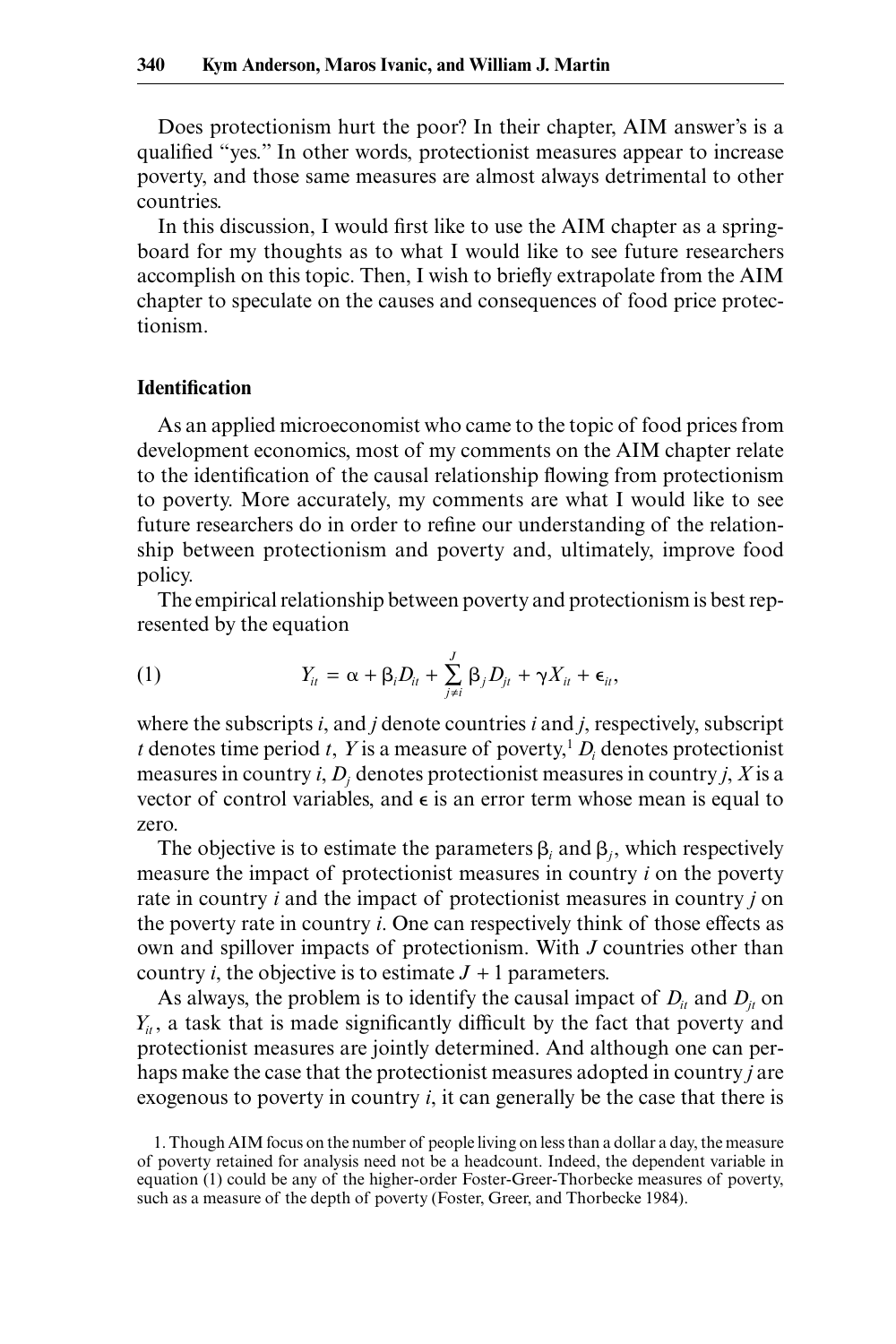reverse causality between the protectionist measures adopted in country *i* and poverty in country *i*. Indeed—and as the next section briefly discusses protectionist measures in theory depend directly on the level of development in country *i*.

The ideal data set to estimate parameters  $\beta$  and  $\beta$  in equation (1) would most likely be longitudinal and would follow a number of countries over time. Ideally, that data set would rely on monthly data in order to capture short-term movements in food prices and measure changes in protectionism as they happen.

The AIM findings are necessarily limited by data availability. In order to accurately estimate the impact of protectionist measures on poverty, however, future researchers should keep the following two things in mind.

*Representativeness*. To study the impacts of protectionist measures on poverty, AIM rely on household expenditures and income data for a convenience sample of thirty developing countries. Those data were collected between 2002 and 2010. It is difficult, however, to accurately estimate the impact of protectionist measures adopted between 2006 and 2008 without a representative sample of countries and without data that were collected at the same time. To make the study of the relationship between protectionism and poverty more systematic in the future, the World Bank should preselect countries where it would conduct rapid appraisals of how household incomes or expenditures have changed for a representative sample of households in response to food price spikes. As it stands, the data at our disposal are too spotty to accurately estimate the welfare impacts of food price spikes, let alone estimate the welfare impacts of the protectionist measures adopted in response to those food price spikes.

*Timing of protectionism measures and planned versus emergency measures*. Because the price data used by AIM cover the period 2006 to 2008, their findings can, in principle, encompass protectionist measures that were adopted up to a year and a half before the mid-2008 spike in food prices. To effectively identify the impact of those protectionist measures adopted *as a direct response to food price spikes*, however, it will be necessary to disentangle policies that are adopted before a price spike from those adopted afterward. Likewise, it will be necessary to distinguish policies planned long ahead of food price spikes from policies that are adopted as a response to food price spikes. In order to do this, researchers will have to come up with a precise definition of what constitutes a food price spike.

This is, of course, on top of ensuring that no important control variables are omitted and that the selected indicators do not suffer from measurement error. The latter problem is especially important when dealing with crosscountry data, with each country potentially using slightly different variable definitions or reporting methodologies.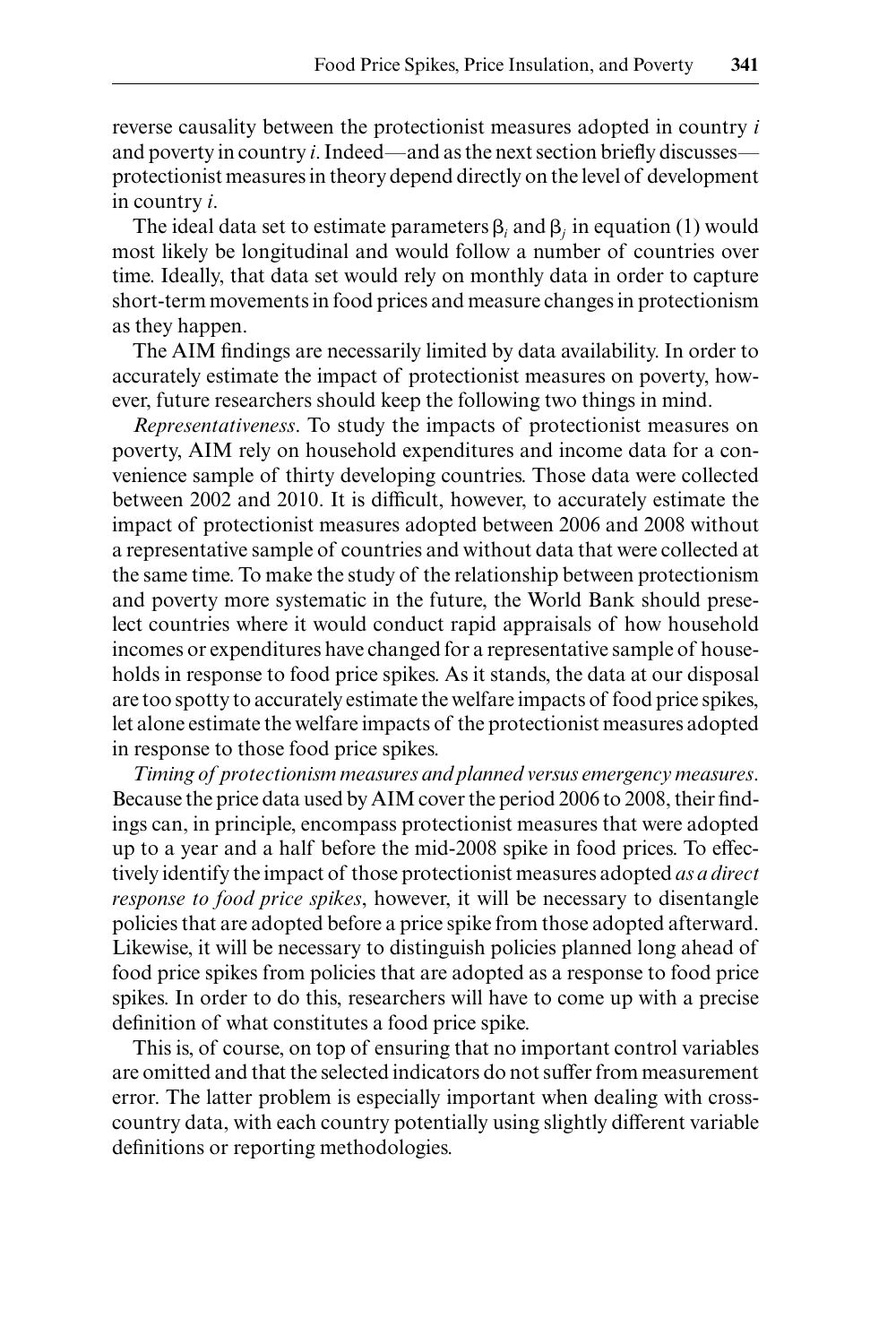## **Causes: The Political Economy of Protectionism**

Beyond looking at the impacts of protectionism on poverty, it is worth asking what might lead to the adoption of protectionist measures. Though this is not the place to develop a full-fledged model to account for the political economy of food price protectionism, I nonetheless wish to lay the foundations of what such a model might look like.

Assuming that protectionist measures actually work to reduce the price of food, the thirst for protectionism in a given country is presumably a function of the proportions of individuals who are net buyers of food  $b \in [0,1]$ , of individuals who are autarkic relative to food  $a \in [0,1]$ , and of individuals who are net sellers of food  $s \in [0,1]$  in that country, with  $b + a + s = 1$ . For simplicity, I assume that there is a measure zero of individuals who do not depend on food markets for their subsistence, that is,  $a = 0$ . In practice, however, there certainly are cases where an individual or household remains autarkic relative to food, either because the individual or household consumes exactly what it produces or because of market failures.

I also abstract from dynamic considerations such as storage and buffer stocks (Williams and Wright 2005; Wright and Williams 1982) and general equilibrium effects, and I assume that rising food prices benefit net sellers of food but hurt net buyers of food (Deaton 1989). Everything else being equal, the former oppose protectionist measures, and the latter support them. Under a voting model, protectionist measures obtain when  $b > s$ . That is, when net buyers of food outnumber net sellers of food, politicians seeking reelection will have an incentive to enact protectionist measures, whose result is to lower the price of food.

Even in heavily agricultural, food-exporting countries, however, it will generally be the case that  $b > s$ ; that is, net buyers of food outnumber net sellers of food. So why do we not observe protectionist measures everywhere?

The answer is likely because a pure voting model is not ideally suited to explain protectionism. Indeed, few developing countries have regular, open elections for their citizens to hold politicians accountable. Moreover, in most countries, food is but one issue voters care about. This is especially true in more developed countries: as a country develops and incomes increase, the budget share of food decreases, and so the price of food becomes an increasingly negligible concern. In such countries one might expect net sellers of food—farmers—to lobby politicians against protectionist measures (Bates 1981), simply because the gain to net sellers of doing so far exceeds the loss incurred by consumers because of higher food prices.

Indeed, as countries develop and their economies evolve from agrarian economies generating low incomes per capita to industrial economies generating higher incomes per capita, and then to service economies generating high incomes per capita, we can expect politicians to be increasingly unlikely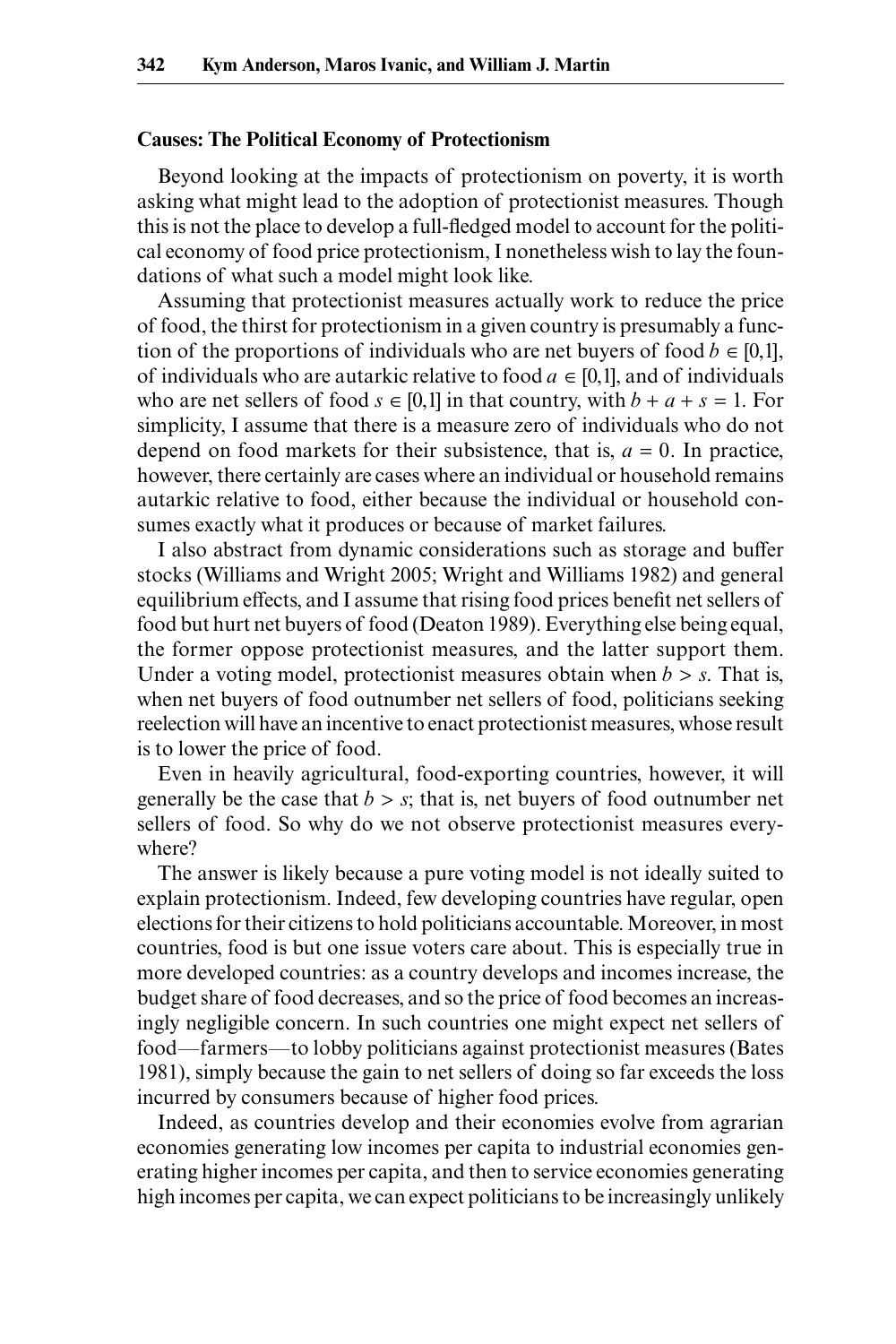to adopt protectionist measures. This is reinforced by Engel's law, which states that as countries develop and incomes increase, the budget share of food decreases for the average household, and so consumers care relatively less about the price of food. This progression of protectionist policies along the stages of development is similar in spirit to the "developmental paradox," according to which policies aimed at reducing the effects of food price volatility are more likely to be adopted as a country develops, as farmers become more likely to organize and lobby the state for price stabilization (Barrett 1999; Lindert 1991).2

Going back to developing countries, where food prices are of utmost importance to consumers because of high budget shares of food, though the voting model might not be terribly well suited to explain politics in developing countries, it is not clear that the lobbying model is either. Indeed, in developing countries, rural producers often lack the organizational capacity required to lobby politicians. In such countries, however, it is often the case that the threat of food-related social unrest (Bellemare, forthcoming; Rudé 1964) will provide politicians with enough of an incentive to adopt protectionist measures.

#### **Consequences: Protectionism and Externalities**

The foregoing focused on the likely causes of protectionist measures, but what about the consequences of such measures?

If protectionist measures decrease the price of food in country A but contribute to rising food prices elsewhere, there is an externality associated with those measures for country B.

Whether that externality is positive or negative depends once again on the distribution of households along the net buyer, autarkic, or net seller continuum in country B; that is, on the proportions  $b_B$ ,  $a_B$ , and  $s_B$ . When  $b_B > s_B$ , protectionism in country A is a negative externality for country B. That is, for citizens in country B, the rest of the world overproduces protectionism. When  $b_B < s_B$ , however, protectionism in country A is a positive externality for country B. That is, for citizens in country B, the rest of the world underproduces protectionism, in which case politicians in country B should be willing to pay politicians in country A to adopt protectionist measures.

What politicians in country B do in response to the externality—that is, whether they encourage the politicians in country A to adopt (or disadopt) protectionist measures—however, depends on the political economy of food in country B, as discussed in the previous section. In other words, there might be a good case for country B to retaliate against or give preferential treat-

<sup>2.</sup> I distinguish between rising food prices (i.e., high food price levels) and food price volatility (i.e., the noise or uncertainty around the food price level), or between the mean and the variance of a food price series.